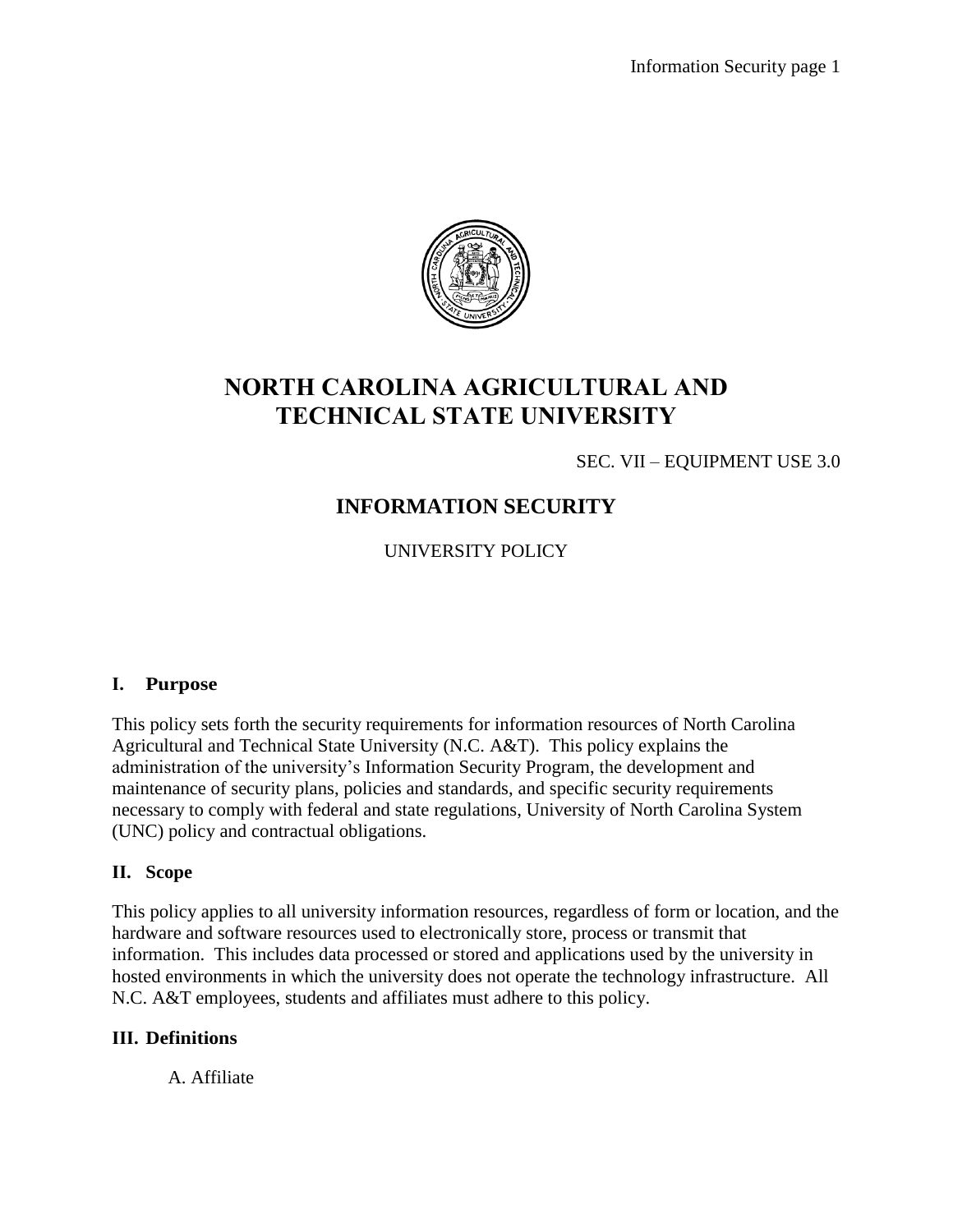An affiliate is an individual who requires access to information resources to work in conjunction with the university, but is not an N.C. A&T employee or student. Affiliates may also be retired N.C. A&T employees who have been granted access to a defined set of information resources. Affiliates must have a sponsor who is an employee. Retired employees who are affiliates are sponsored by Human Resources.

# B. Information Security Program

The Information Security Program is a set of coordinated services and activities designed to protect information resources and manage the risks associated with those resources. It includes policies, standards, assessments, protocols and trainings to govern the storage, accessibility and security of information resources.

# C. Information Resources

Information resources are information owned or processed by the university, or related to the business of the university, regardless of form or location, and the hardware and software resources used to electronically store, process or transmit that information. Information resources expressly include data, software and physical assets. Reference: UNC Policy 1400.1.

# D. Information Resource Custodians

Information Resource Custodians are university employees authorized to grant access to information resources based on delegation from an information resource trustee or steward or who have been assigned operational responsibilities for maintaining applicable controls such as data security, physical security, backup and recovery.

# E. Information Resource Stewards

Information resource stewards are unit or department leaders with planning and management responsibility for defined information resource data sets, software or physical assets. Data stewardship responsibilities include data classification, access control, accuracy, integrity, retention and disposal.

# F. Information Resource Trustees

Information resource trustees are senior university officers (e.g., Vice Chancellors, Vice Provosts, Deans, etc.) who have oversight, policy, and compliance level responsibility for defined information resource data sets, software and hardware resources.

# G. University Data

University data are information resources that include information created, acquired, maintained, processed or transmitted by or on behalf of N.C. A&T, regardless of form or location, and utilized in the management and operation of educational, research or business activities.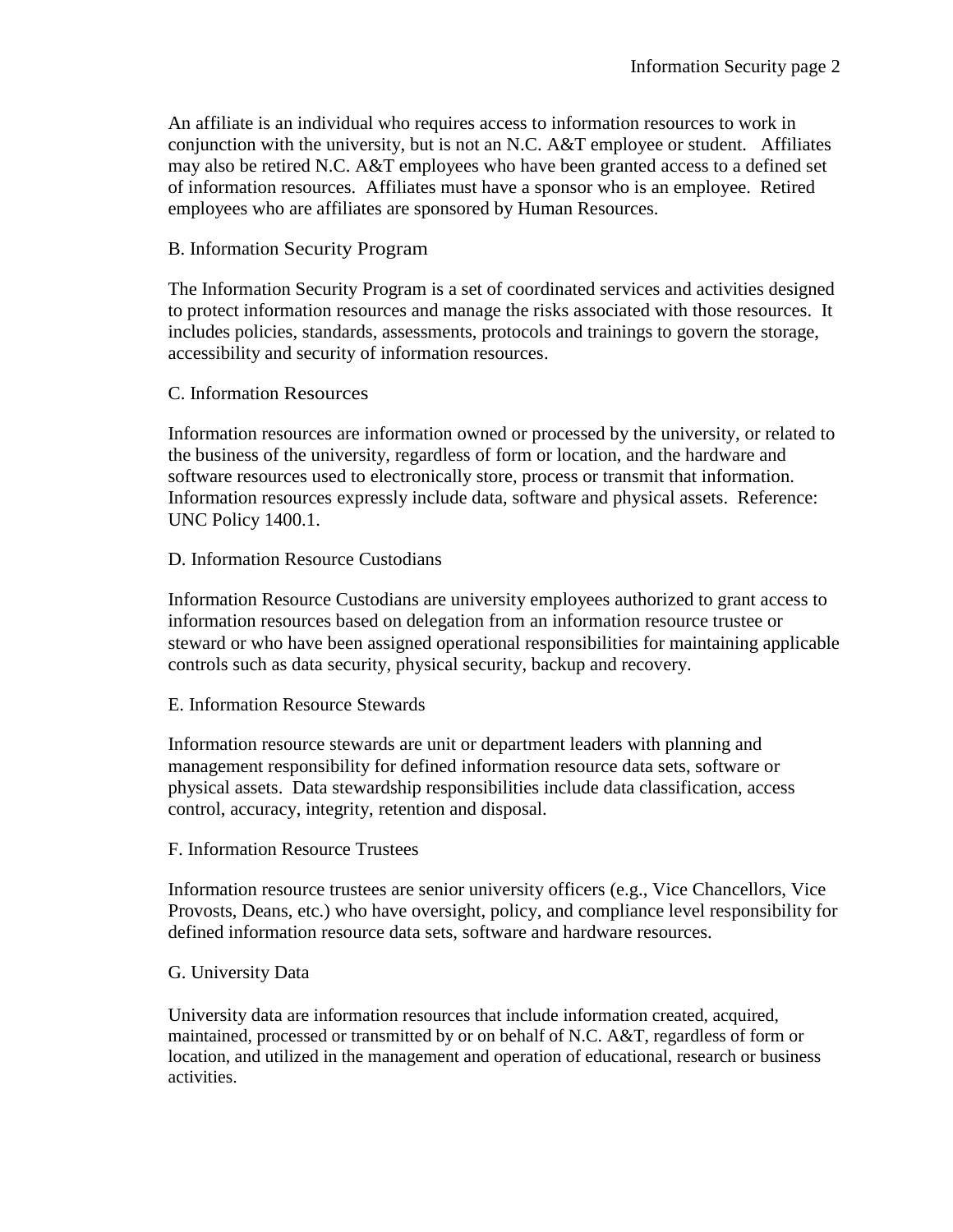1. Confidential Data – University data that are protected by federal, state, or local statutes and regulations, industry regulations, provisions in government research grants, or other contractual arrangements, which impose legal and technical restrictions on the appropriate use of institutional information.

2. Sensitive Data – University data that may not be protected by law or regulation but are considered private and are subject to restricted treatment; information resources that may be protected by contracts, third-party agreements, or university policy.

3. Controlled Data – University data that are proprietary or produced only for use by members of the university community who have a legitimate purpose to access such data.

4. Public Data – University data that have few restrictions and/or are intended for public use.

# **IV. Policy and Procedure Statements**

# A. Information Security Program

1. The university shall develop, implement, and maintain a comprehensive Information Security Program to safeguard the security, confidentiality, accessibility, integrity and availability of university information resources and to address specific security requirements defined by federal and state regulations, University of North Carolina policies, and relevant contractual obligations. Reference: UNC Policy 1400.2

2. The Information Security Program shall comply with the prevailing information security standard adopted by the UNC Board of Governors. It will produce, at a minimum, policies on the storage, use and accessibility of information resources, operating standards and procedures to document additional technical security requirements, training requirements, regular risk assessments of existing information resources, strategies for prioritizing and managing identified security risks, and procedures for incident response planning and management. These products will be reviewed and updated regularly. Reference: UNC Policy 1400.2, ISO 27002:2013-5.1.1,5.1.2

3. Standards and procedures produced by the Information Security Program shall be in writing and shall contain additional technical requirements, identify the employees, students, and affiliates responsible for following such requirements, and will be an extension of this policy. Adherence to these standards and procedures is mandatory for all employees, students and affiliates, and failure to adhere to these standards and procedures may result in disciplinary action, up to and including dismissal, suspension or expulsion, or termination of privileges.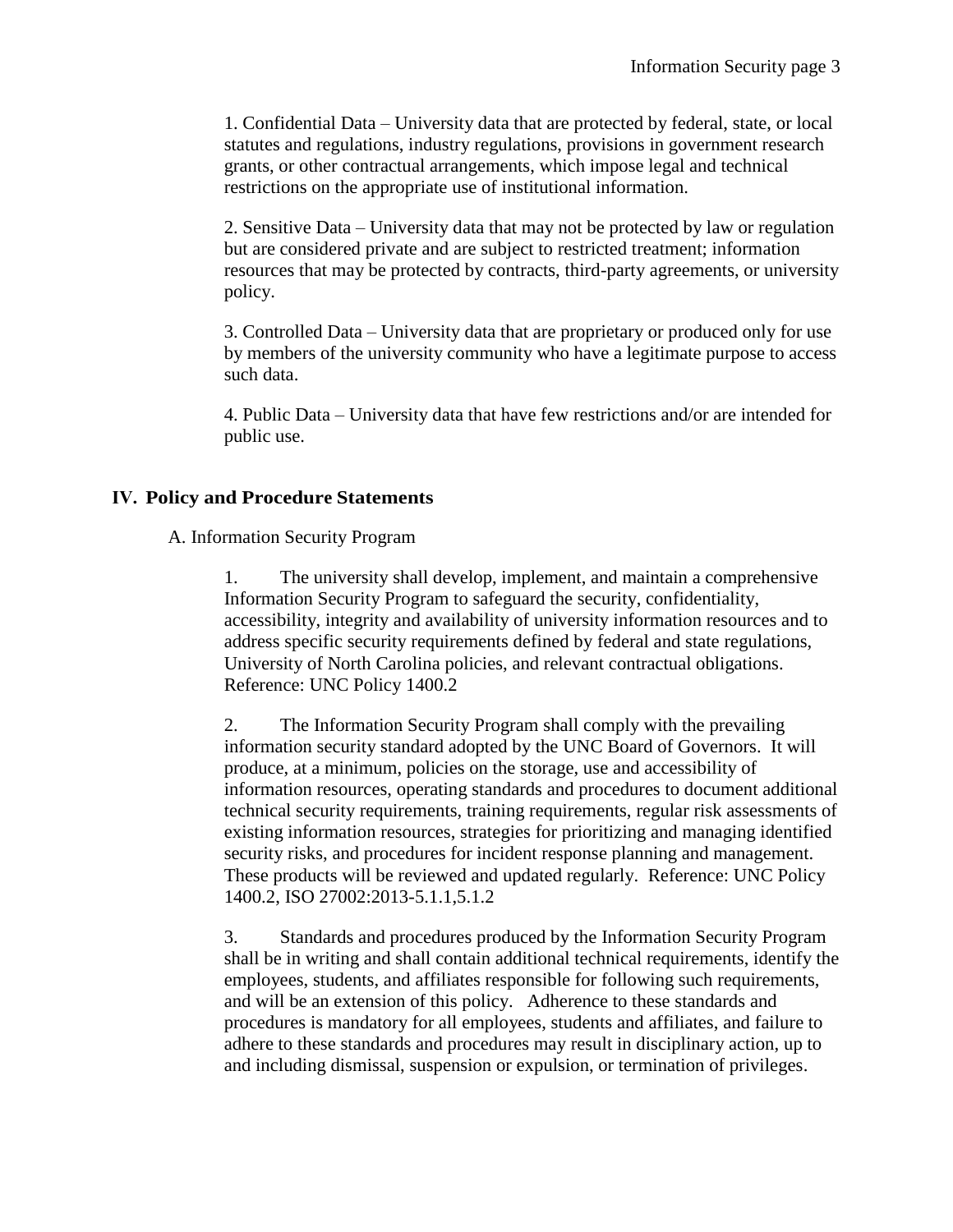4. The Information Security Program will be guided by the following principles:

> a. ISO/IEC 27002 – The program shall be guided and informed by the ISO/IEC 27002 standard, adopted as the common security framework for campuses of the University of North Carolina (UNC) System. Reference: UNC Policy 1400.2

> b. Legal, Contractual, and Policy Requirements – In relation to the management and protection of information resources, N.C. A&T shall conduct all business in accord with relevant federal and state regulations, University of North Carolina policies, and contractual requirements. The program shall incorporate these requirements into all plans, policies, standards and procedures.

c. Proactive Risk Management – The development of policies, plans, standards, procedures and other products of the Information Security Program shall be driven by the identification, assessment, communication, and efficient and effective treatment of risks related to information resources.

5. The Information Security Program will be administered in a manner consistent with the roles and responsibilities outlined in section IV.C. of this policy.

B. Governance, Coordination, and Security Services

The Information Security Program will be governed and supported as follows:

1. Information Security Advisory Committee – To ensure that the Information Security Program is aligned to the university mission, values and operational needs, the Information Security Advisory Committee will oversee the collaborative management of the program and development of plans, associated policies, standards, procedures, major initiatives and campus security solutions.

2. Executive Security Review Team – To ensure consistent and coordinated executive review and handling of information security incidents that have special legal, policy, and notification requirements or pose elevated risk to the university, the Executive Security Review Team will meet as needed to review specific incidents and determine if additional response measures are needed, such as notifying federal or state agencies of the incident or notifying users of a data breach.

3. Information Security Incident Response Team – To ensure a consistent and coordinated response to information security incidents, an Information Security Incident Response Team will centrally manage all university information security incidents and provide specialized incident response services. Members of the team will convene to address each incident.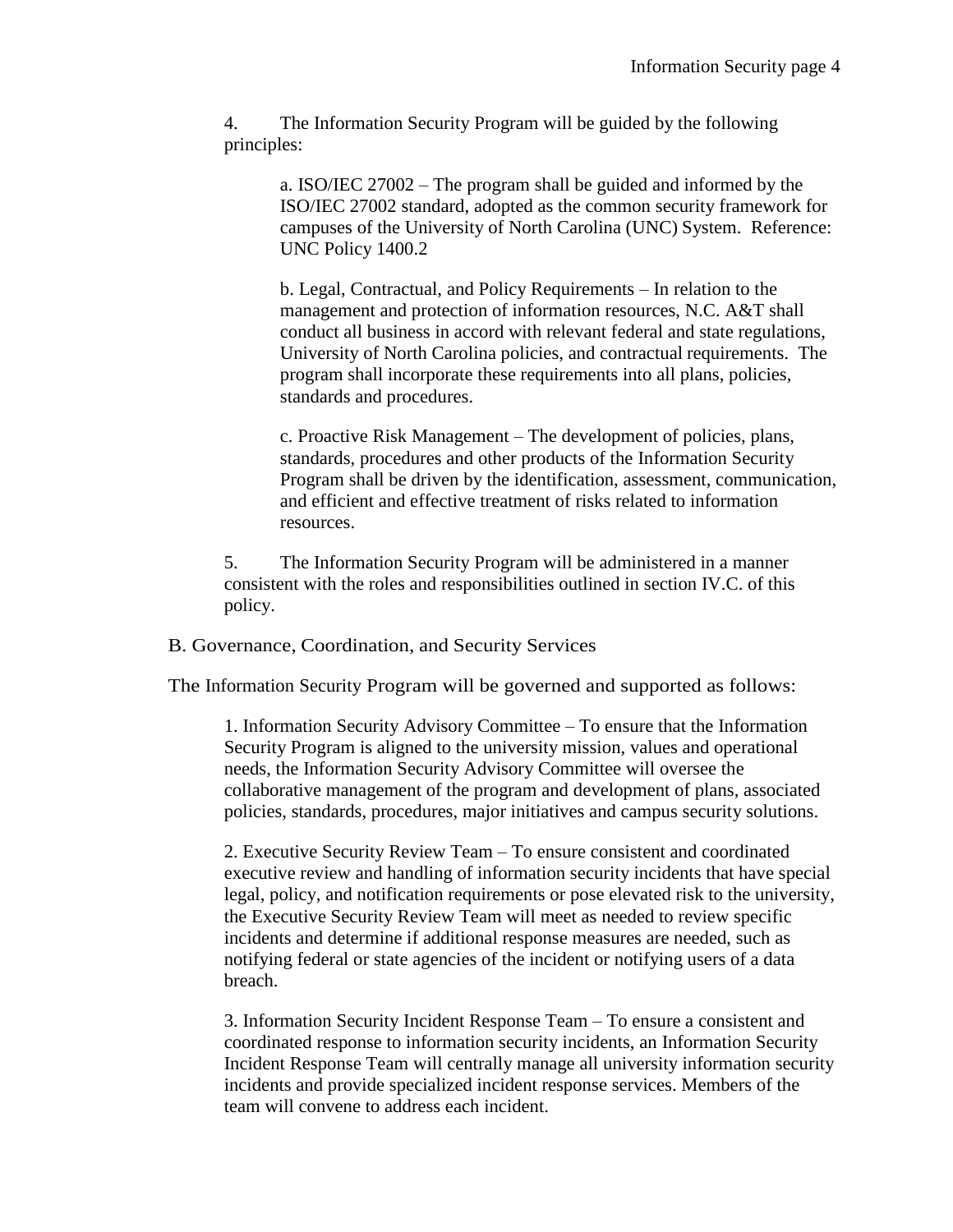4. ITS Information Security Services Department – To ensure compliance with relevant university information security policies and standards, the ITS Information Security Services Department shall be responsible for providing information security services that help identify risks, establish protective measures, and validate conformance.

C. Roles and Responsibilities

The protection and security of information resources is a responsibility shared by all employees, students and affiliates. All employees, students and affiliates must observe all security related policies, standards and procedures. Reference: ISO 27002:2013-6.1.1

The roles and responsibilities for University Information Security include:

1. Board of Trustees – The Board of Trustees shall be responsible for:

a. Overseeing information security. Reference: N.C.G.S § 116-40.22.(d); UNC Policy 1400.2

b. Approving the university information security policy. Reference: N.C.G.S § 116-40.22.(d); UNC Policy 1400.2

c. Ensuring that information security is addressed in the annual audit plan and risk assessments conducted by the internal auditor. Reference: N.C.G.S § 116-40.22.(d); UNC Policy 1400.2

d. Addressing emerging information security matters. Reference: N.C.G.S § 116-40.22.(d); UNC Policy 1400.2

2. Chancellor and Chancellor's Cabinet – The Chancellor and Chancellor's Cabinet shall be responsible for:

a. Approving the university information security policy.

b. Providing executive oversight and support of the Information Security Program.

c. Providing guidance concerning university risk tolerance levels.

d. Providing resources to meet approved security objectives.

e. Periodically reviewing the university's information security posture.

3. Vice Chancellor for Information Technology Services and Chief Information Officer (CIO) – The Vice Chancellor shall be responsible for:

a. Monitoring the effectiveness of the Information Security Program.

b. Maintaining alignment of Information Technology services with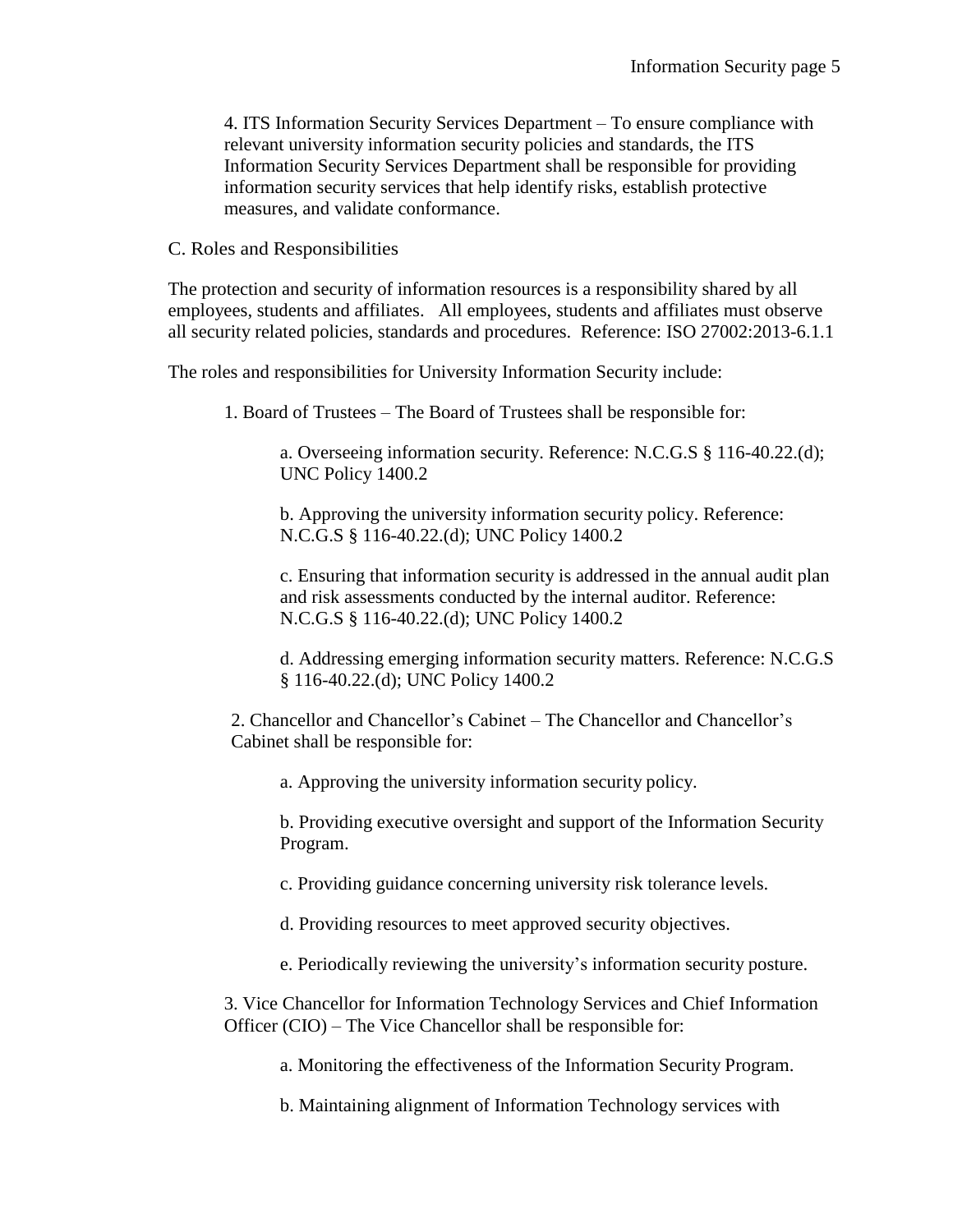university risk tolerance levels.

c. Periodically reporting the information security posture to the Chancellor and Chancellor's Cabinet and to the Board of Trustees Committee on Risk Management, Audit and Compliance.

d. Preparing an annual report on the Information Security Program and information technology security controls. Reference: UNC Policy 1400.2

e. Forming and charging the Information Security Advisory Committee, the Executive Security Review Team and the Information Security Incident Response Team.

4. Director of Information Security Services – The Director of Information Security Services shall be responsible for:

a. Leading the development, execution, and enforcement of the university Information Security Program.

b. Facilitating information security governance and collaboration.

c. Advising senior leadership on security needs and resource investments.

d. Leading the development of information security policies, standards, procedures and guidelines.

e. Maintaining appropriate contacts with relevant authorities, special interest groups, other specialist security forums and professional associations. Reference: ISO 27002:2013-6.1.4

5. Vice Chancellors, Deans, Department Heads and Supervisors – Vice Chancellors, Deans, Department Heads, and Supervisors shall be responsible for:

a. Ensuring that units and applicable affiliates adhere to information security policies and standards. Reference: ISO 27002:2013-7.2.1

b. Ensuring that staff and applicable affiliates receive any required security training. Reference: ISO 27002:2013-7.2.2

c. Ensuring that conflicting duties and areas of responsibility are segregated to reduce opportunities for unauthorized or unintentional modification or misuse of information resources. Reference: ISO 27002:2013-6.1.2

d. Maintaining appropriate contacts with relevant authorities, special interest groups or other forums to meet unit contractual and compliance obligations. Reference: ISO 27002:2013-6.1.3, 6.1.4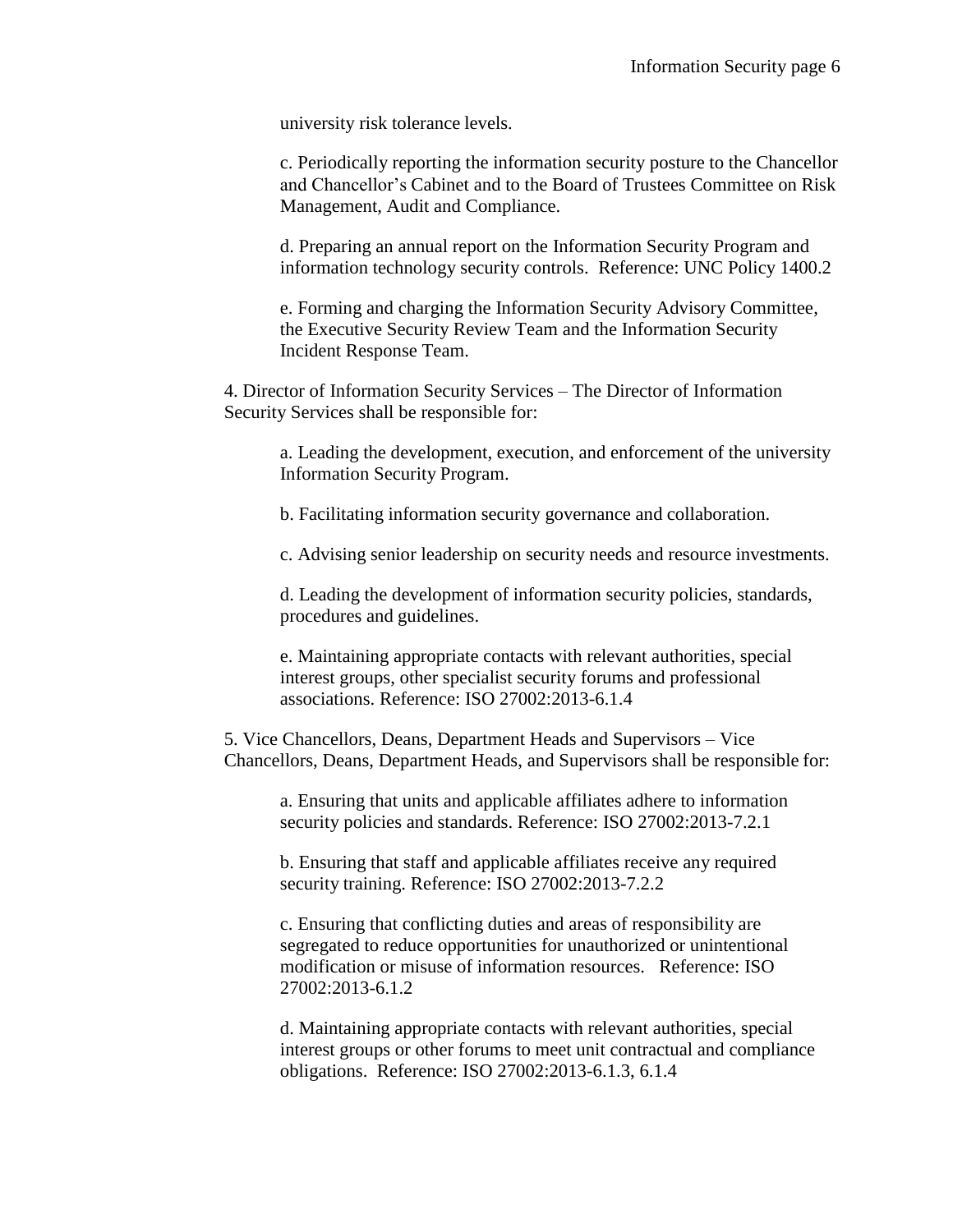6. Office of Internal Audit – The Office of Internal Audit shall be responsible for:

a. Ensuring that information security is addressed in annual audit planning and risk assessment.

7. University Employees, Affiliates and Students – All university employees, affiliates, and students shall be responsible for:

a. Attending all required information security related training.

b. Maintaining awareness and adherence to information security policies, standards, and procedures.

c. Promptly reporting potential information security incidents to the ITS Information Security Services Department.

## D. Control Requirements

Information security risks can be detected, prevented or mitigated by a variety of security controls. Key security requirements for regulatory, policy, and contractual obligations will be addressed through existing controls, compensating controls, or prioritized implementation of new controls consistent with available resources.

1. Risk Management

a. Identification and Analysis – Information resource trustees will regularly identify and analyze risks for information resources.

b. Mitigation – Information resource trustees will implement appropriate controls to mitigate the identified risks.

c. Communication – Information resource trustees will communicate appreciable risks and treatment options on a regular basis for decision review. Reference: ISO 27002:2013-6.1.1; GLBA Safeguards Rule, 16 C.F.R. §314.4; HIPAA Security Rule, 45 C.F.R. §164.308(a)(1)(ii)(A); PCI-DSS3.0-12.2

# 2. Human Resource Security

a. Screening/Background Checks – Prospective employees who receive an offer of employment and affiliates who are sponsored to work with the university will be vetted by processes managed by Human Resources. Reference: ISO 27002:2013-7.1.1; HIPAA Safeguards Rule, 45 C.F.R. §164.308(a)(3)(ii)(B); PCI-DSS 3.0-12.7

b. Security Awareness Training – All university employees will receive regular security awareness training. Employees with certain job responsibilities or roles will receive additional training as required by the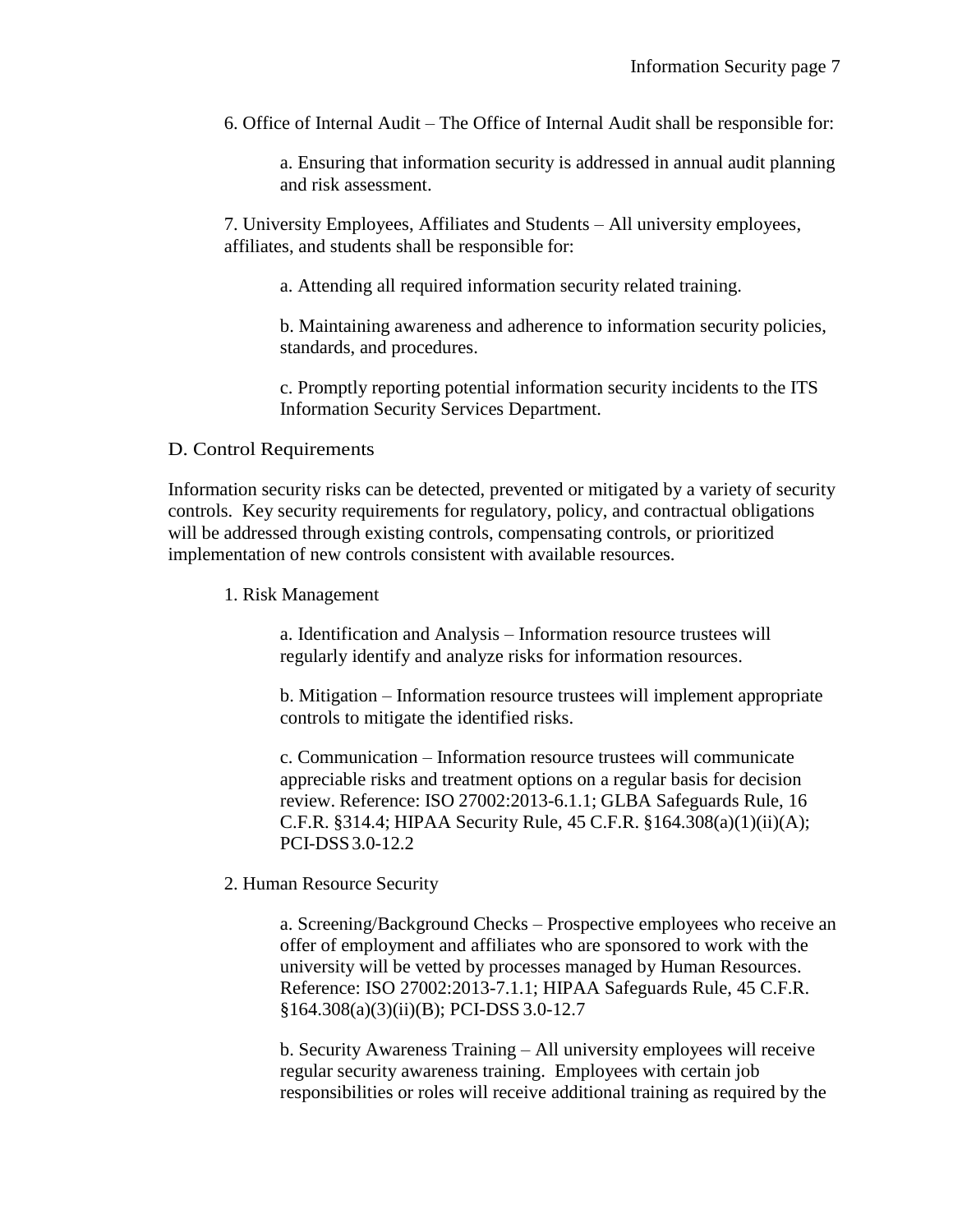Information Security Program. Reference: ISO 27002:2013-7.2.2, PCI-DSS 3.0-12.6

c. Sanctions – Employee and student disciplinary processes and affiliate agreements will include applicable provisions to sanction violations of information security policies, standards, and procedures or other requirements, which may include loss of information resource access privileges, administrative sanctions, and disciplinary actions. Employees, affiliates and students are cautioned that egregious violations may also result in personal civil and criminal liability. Reference: ISO 27002:2013 - 7.2.3; HIPAA Security Rule, 45 C.F.R. §164.308(a)(1)(ii)(C)

d. Change in Position or Duties – Supervisors will review and make necessary changes to an employee's access to information resources when the employee leaves a position or duties are changed.

e. Termination of Employment or Affiliate Access – Access to information resources, work areas, and secure areas will be revoked, and resources returned, upon full separation from the university. Reference: ISO 27002:2013-7.3, 8.1.4; HIPAA Security Rule, 45 C.F.R. § 164.308(a)(3)(ii)(C); PCI- DSS 3.0: 8.1.3; 9.3

#### 3. Information Resource Management

a. Data Governance – All university data are the property of N.C. A&T unless ownership is assigned to another party by regulation or contractual agreement. The university will define standards to secure and effectively manage university data.

b. Data Classification – University data must be safeguarded throughout its lifecycle, from creation to archival or destruction. The university uses four data classifications defined in section III. G. above.

The university will issue guidance to further define and address associated business needs and risks related to sharing or restricting access to university data. Reference: ISO 27002:2013-8.2.1; FERPA, 20 U.S.C. § 1232g.

c. Acceptable Use and Security Requirements – Appropriate utilization of information resources, from on or off campus, will be clearly defined, including secure practices for handling data classified as confidential or sensitive. Reference: ISO 27002:2013-6.2.2,8.1.3,8.2.3,

d. Inventory of Information Resources – An inventory of all physical information resources will be maintained and indicate their steward or custodian, location, and other information necessary for proper management of the resources. Reference: ISO 27002:2013-8.1.1,8.1.2; HIPAA Security Rule, 45C.F.R. §164.310(d)(2)(iii)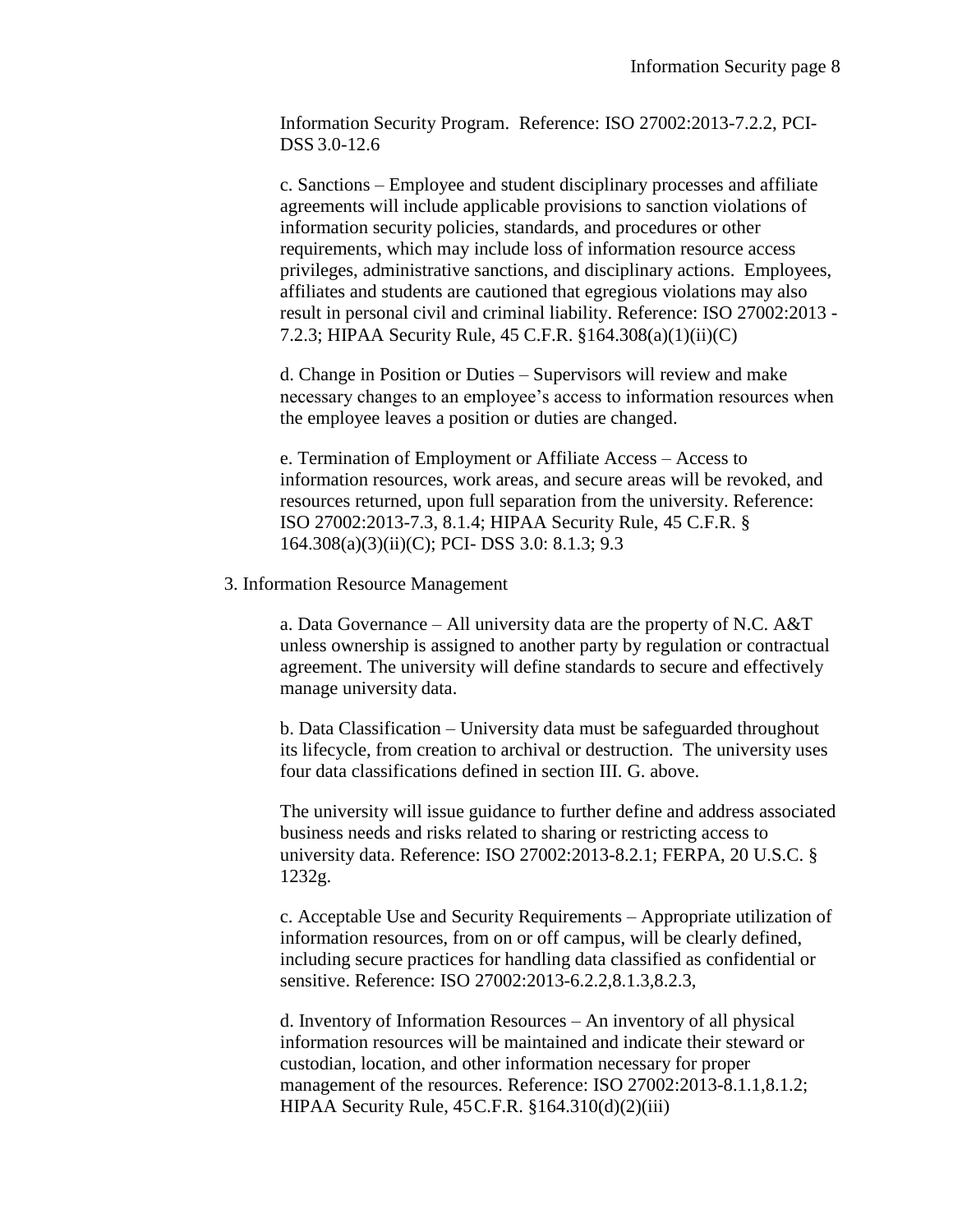e. Removable Media – Removable media must be managed in accordance with the data stewardship and classification policy and related security standards. Reference: ISO 27002:2013-8.3.1

f. Information Resource Transfer and Destruction – Information resources, excluding public data, must be returned upon separation from the university. University data will be appropriately retained and safeguarded for future use. Physical resources will be reliably rebuilt and recommissioned prior to transfer to another employee. Physical resources will have software and data rendered unreadable prior to sale or other disposition. Reference: ISO 27002:2013-8.1.4,8.3.2, 8.3.3,11.2.7; HIPAA Security Rule, 45 C.F.R. §164.310(d)(2)(i), §164.310(d)(2)(ii); PCI-DSS 3.0-9.8

4. Access Control

a. Role-Based Access Control – Information resource stewards will define appropriate roles associated with the fulfillment of legitimate business needs. These roles will have associated access control rules, access rights, and restrictions that limit access to confidential and sensitive data while efficiently accomplishing institutional needs. Assignments to these roles and the associated access will be periodically reviewed. Reference: ISO 27002:2013-9.1.1, 9.2.5, 9.4.1; HIPAA Security Rule, 45 C.F.R. §164.312(a)(1); PCI-DSS 3.0 -7.1

b. Network Access Control – Local and remote access to university networks and information resources will be limited to authorized individuals with legitimate business needs. Reference: ISO 27002:2013- 9.1.2; HIPAA Security Rule, 45 C.F.R. §164.312(a)(1); PCI-DSS 3.0 9.1.2

c. User Access Management – Formal user provisioning and deprovisioning processes will be implemented to ensure that creation of new accounts is authorized, users are uniquely identified, and that user IDs are disabled when no longer required. Reference: UNC Policy 1400.3; ISO 27002:2013-9.2.1,9.2.2, 9.2.6; HIPAA Security Rule, 45 C.F.R. §164.312(a)(2)(i), §164.312(a) (2)(d); PCI-DSS 3.0-8.1.2

d. Management of Privileged Access – Privileged access rights will be appropriately evaluated, approved, periodically reviewed, and limited to only those users and applications with legitimate and sufficient business need. Utility programs capable of overriding system and application controls will be restricted and controlled. Reference: ISO 27002:2013- 9.2.3,9.4.4; PCI-DSS 3.0-7.1

e. Password Management – Passwords and other authentication methods used to access information resources will be established and managed in a formally approved and consistently secure manner. Reference: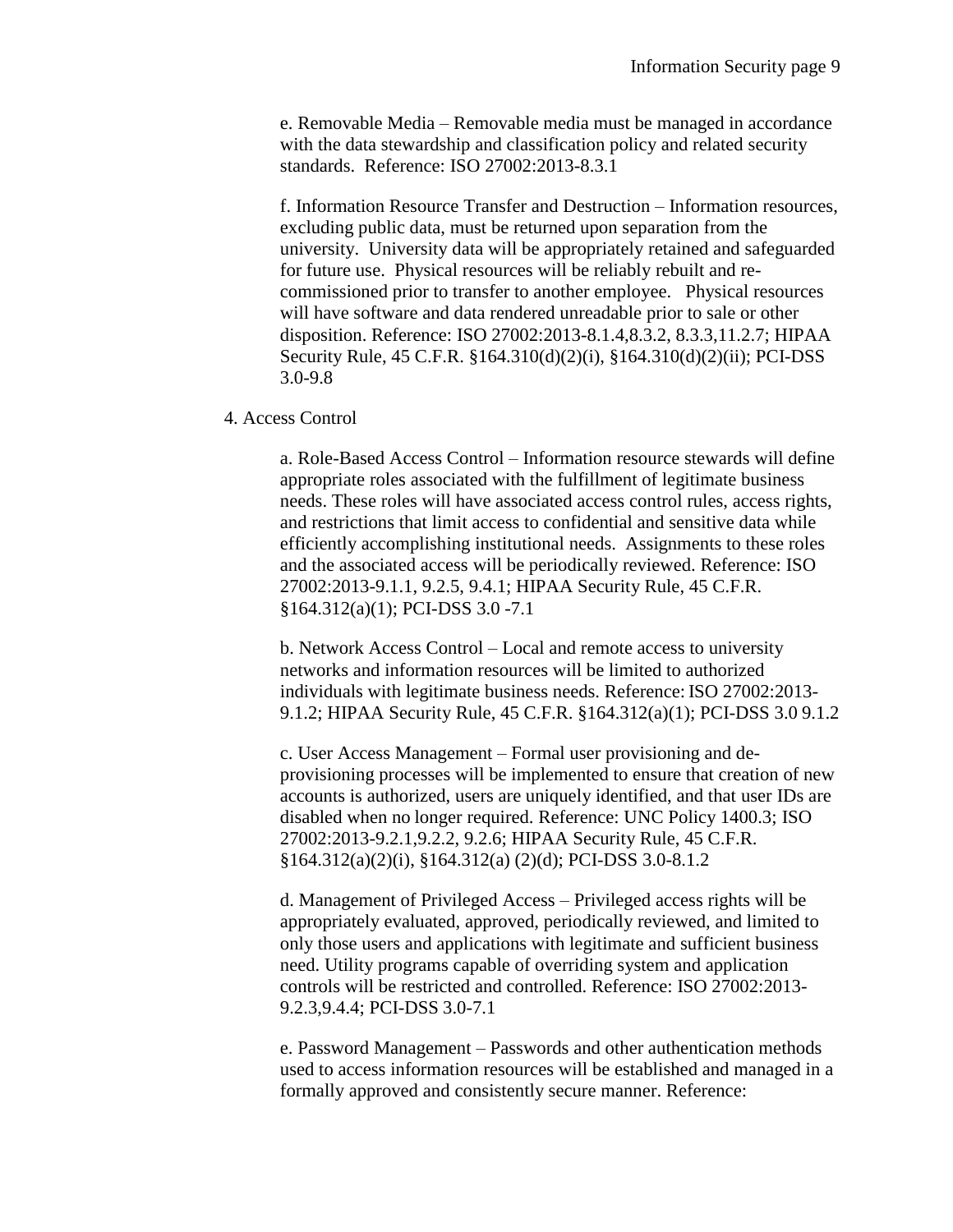ISO27002:2013-9.2.4,9.3.1; HIPAA Security Rule, 45 C.F.R.  $§164.308(a)(5)(ii)(D)$ 

f. Secure Logon – Common secure logon practices will be defined and implemented to ensure that means of access to information resources effectively minimize the risks of unauthorized access threats. Reference: ISO 27002:2013-9.4.2; HIPAA Security Rule, 45 C.F.R. §164.312(a)(2) (iii)

5. Cryptographic Security (Encryption)

a. Use of Cryptographic Controls – Risks related to the confidentiality and integrity of confidential and sensitive data and non-repudiation of electronic transactions with information resources will be addressed with cryptographic controls. Reference: ISO 27002:2013-10.1.1; HIPAA Security Rule, 45 C.F.R. §164.312(a)(2)(e); PCI DSS 3.0-3.4

b. Key Management – University cryptographic keys will be generated, stored, and managed in a secure and approved manner. Reference: ISO 27002:2013-10.1.2; PCI-DSS 3.0-3.5,3.6

6. Physical and Environmental Security

a. Physical Security Perimeters and Controls – Secure areas will have well defined physical boundaries and implement sufficient controls to prevent unauthorized entry and physical access. Reference: ISO 27002:2013- 11.1.1,11.1.2; HIPAA Security Rule, 45 C.F.R. §164.310(a)(1); PCI-DSS 3.0-9.1;9.4

b. Environmental Threats – Secure areas will be protected against natural disasters and damage from environmental accidents. Reference: ISO 27002:2013-11.1. 4

c. Safety and Security – Work conducted in secure areas will adhere to all documented safety and security requirements. Reference: ISO 27002:013- 11.1.5

d. Removal of Physical Assets – Removal of equipment will be consistent with university policy and will not be taken off-campus without prior authorization. Security will be applied to off-campus assets, taking into account the different risks of working outside the organization's premises. Reference: ISO 27002:2013-6.2.2,11.2.5,11.2.6; HIPAA Security Rule, 45 C.F.R.§164.310(d)(1)

e. Unattended Equipment – Unattended user equipment will have appropriate protection controls and measures to prevent unauthorized use. Reference: ISO 27002:2013-11.2.8; PCI-DSS 3.0-8.1.8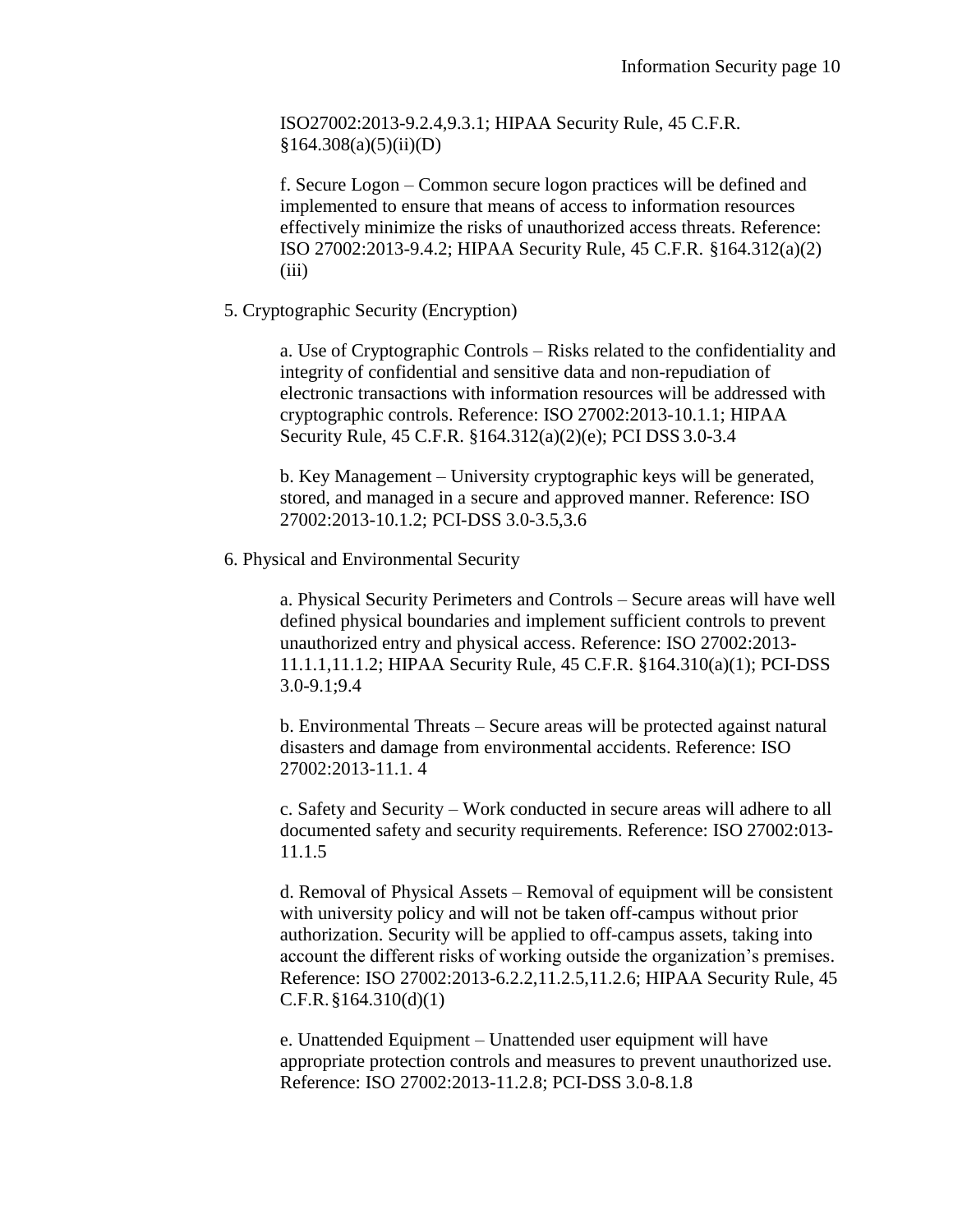## 7. Operations Security

a. Change Management – Changes to information resources and associated processes that impact university information security will be appropriately identified, evaluated, communicated, and controlled. Reference: ISO 27002:2013-12.1.2; PCI-DSS 3.0-6.4

b. Capacity Management – The utilization of critical information resources will be monitored, assessed, and optimized to maximize availability in conjunction with appropriate controls. Reference: ISO 27002:2013-12.1.3

c. Malware Protection – Detection, prevention, and recovery measures will be established to protect information resources against malicious software applications. Reference: ISO 27002:2013-12.2; HIPAA Security Rule, §164.308(a)(5)(ii)(B); PCI-DSS 3.0-5.1

d. Information Backups – Backup copies of university data will be regularly created, retained, stored securely, validated, and periodically tested for recoverability. Reference: ISO 27002:2013-12.3; GLBA Safeguards Rule, 16 C.F.R. § 314.4(2); HIPAA Security Rule, 45 C.F.R. §164.310(d)(2)(4); PCI-DSS-9.5.1

e. Logging and Monitoring – Records of important events related to information resources will be reliably retained, reviewed, and protected from tampering and unauthorized access. Reference: ISO 27002:2013- 12.4.1,12.4.2,12.4.3; HIPAA Security Rule, 45 C.F.R. §164.312(b); PCI-DSS3.0-10

f. Clock Synchronization – Clocks of university information systems will be synchronized against a single authoritative reference time source. Reference: ISO 27002:2013-12.4.4; PCI-DSS 3.0

g. Vulnerability Management – Security vulnerabilities related to information resources will be promptly identified, assessed, and remediated according to the associated risks they present to the university. Reference: ISO 27002:2013-12.6

#### 8. Communications Security

a. Network Service Authority – The management and provisioning of university network connections, services, and devices will be limited to staff authorized by Information Technology Services only. Reference: ISO 27002:2013-13.1.1,13.1.2

b. Information Transfer – Transfer methods and controls will be defined and adhered to in order to protect confidential and sensitive information traversing all forms of communication channels to both internal and external senders and recipients. Reference: ISO 27002:2013-13.2.1,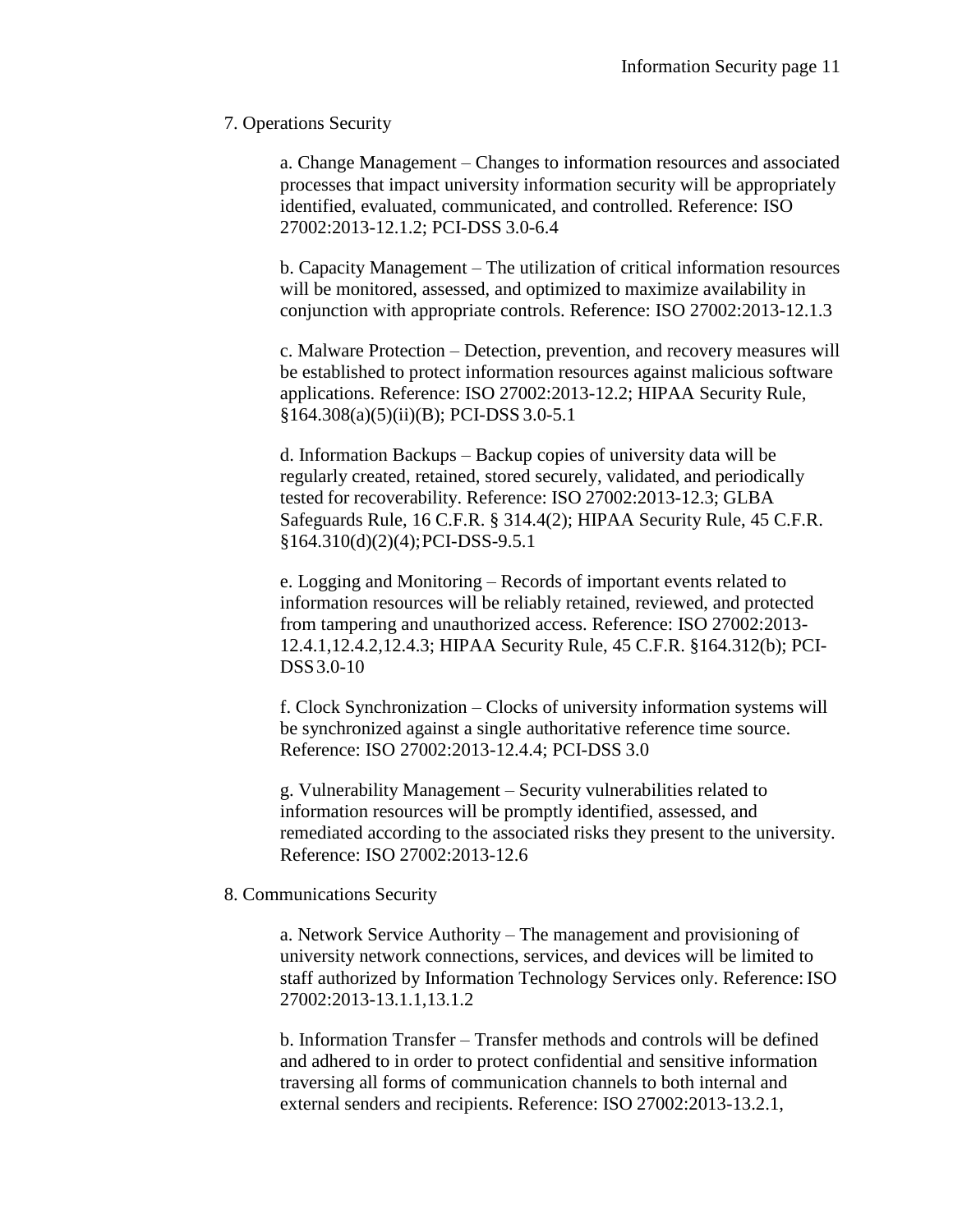13.2.2; GLBA Safeguards Rule, 16 C.F.R. § 314.4(b)(2)

c. Electronic Messaging – Protection measures will be established to safeguard university electronic messaging solutions from unauthorized access, modification or denial of service. Retention of electronic messaging communication will be maintained in an approved manner. Reference: ISO 27002:2013-13.2.3

d. Confidentiality Agreements – Confidentiality agreements will be used to establish legally enforceable terms of utilization and access for confidential information for both employees and affiliates. Reference: ISO 27002:2013-13.2.4

9. Information Resource Acquisition, Development and Maintenance

a. Security Requirements Analysis – The development and acquisition of information resources will include the regular evaluation of security requirements in the earliest possible stages of related projects. Reference: ISO 27002:2013-6.1.5,14.1.1

b. Secure Development – Secure programming techniques and modeling methods will be employed to ensure that coding practices adhere to best practices. Reference:ISO 27002:2013-14.2.1

c. Information Resource Change Control – Change control procedures will be documented and enforced to ensure the confidentiality, integrity, and availability of information resources throughout maintenance efforts. Reference: ISO 27002:2013-14.2.2

## 10. Supplier Relationship

a. Supplier Security Agreements – Security requirements will be documented and agreed upon with each supplier/external entity that may access, process, store, or communicate university data. Reference: ISO 27002:2013-13.2.2,15.1.1,15.1.2; GLBA Safeguards Rule, 16 C.F.R. § 314.4(d)(1); 16 C.F.R. § 314.4(d)(2)

b. Monitoring and Review of Supplier Services – Periodic review of supplier services will be conducted to ensure that related security agreements are being adhered to and enforced. Hosting providers or other external entities that access, process, store or communicate university data must provide evidence of compliance with this policy or other approved standards. Reference: ISO 27002:2013-15.2.1

#### 11. Information Security Incident Management

a. Reporting of Information Security Events – Information security weaknesses and/or events will be reported through an approved channel as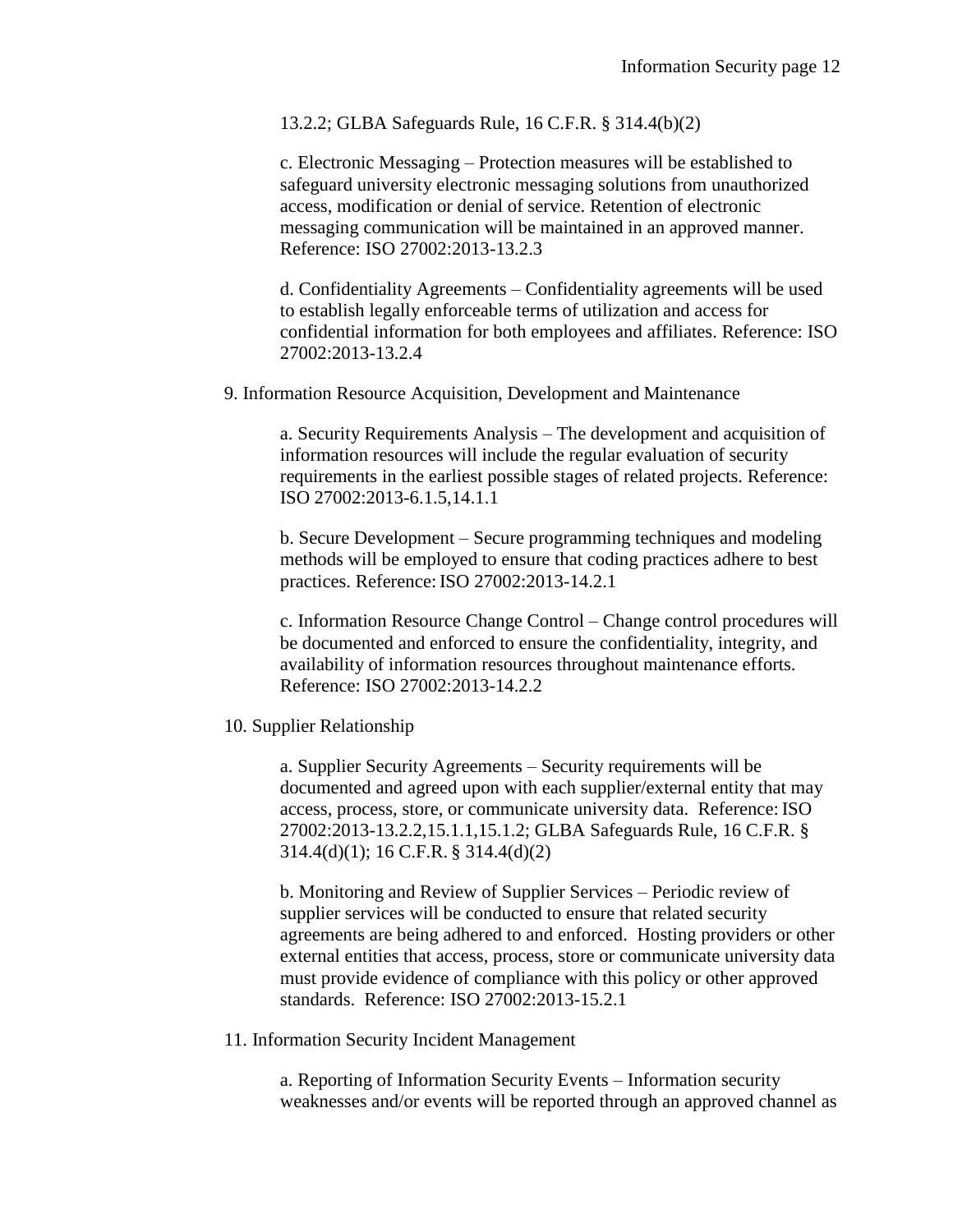defined in the Incident Response Standard and reviewed promptly by authorized employees. Reference: ISO 27002:2013-16.1.2,16.1.3

b. Management of Information Security Incidents – Response actions related to security incidents will adhere to a documented set of procedures, including appropriate communication and coordination of efforts. Methods to preserve electronic evidence will follow adequate standards of discovery and preservation to prevent spoliation. Knowledge gained during the analysis of security incidents will be captured, reviewed, and appropriately shared to identify security corrections or control measures that may help address similar events. Reference: ISO 27002:2013-16.1.4, 16.1.5,16.1.6,16.1.7; GLBA Safeguards Rule, 16 C.F.R. § 314.4(b)(3)

#### 12. Business Continuity Management

a. Information Security Continuity – Continuity plans will be developed, reviewed and tested for information resources that are critical for ongoing operations, as identified by information resource trustees and stewards. Periodic verification of these plans will be performed. Reference: ISO 27002:2013-17.1.1,17.1.2,17.1.3

b. Resilient Information Resources – Information software and hardware resources will be implemented with sufficient resiliency to meet identified and documented availability needs. Assessment of these needs will be included in the implementation process. Reference: ISO 27002:2013-17.2

# 13. Compliance Management

a. Information Security Compliance – The Director of Information Security Services, in consultation with the CIO, shall have primary responsibility for enforcement of the information security policy. The CIO, Director of Information Security Services and the appropriate information resource trustee(s) will address policy violations in accordance with section IV.D.2. c..

b. Identification of Compliance Requirements – Regular periodic review will be conducted to ensure that relevant legal, policy, and contractual requirements are identified for the university and relevant information resources. Reference: ISO 27002:2013-18.1.1

c. Intellectual Property Rights – Procedures will be implemented to ensure compliance with applicable legal, policy, and contractual requirements related to intellectual property rights and use of proprietary information resources. Reference: ISO 27002:2013-18.1.2

d. Protection of Records – University data will be protected from loss, destruction, falsification, and unauthorized release in accordance with legal, policy, and contractual requirements. Reference: ISO 27002:2013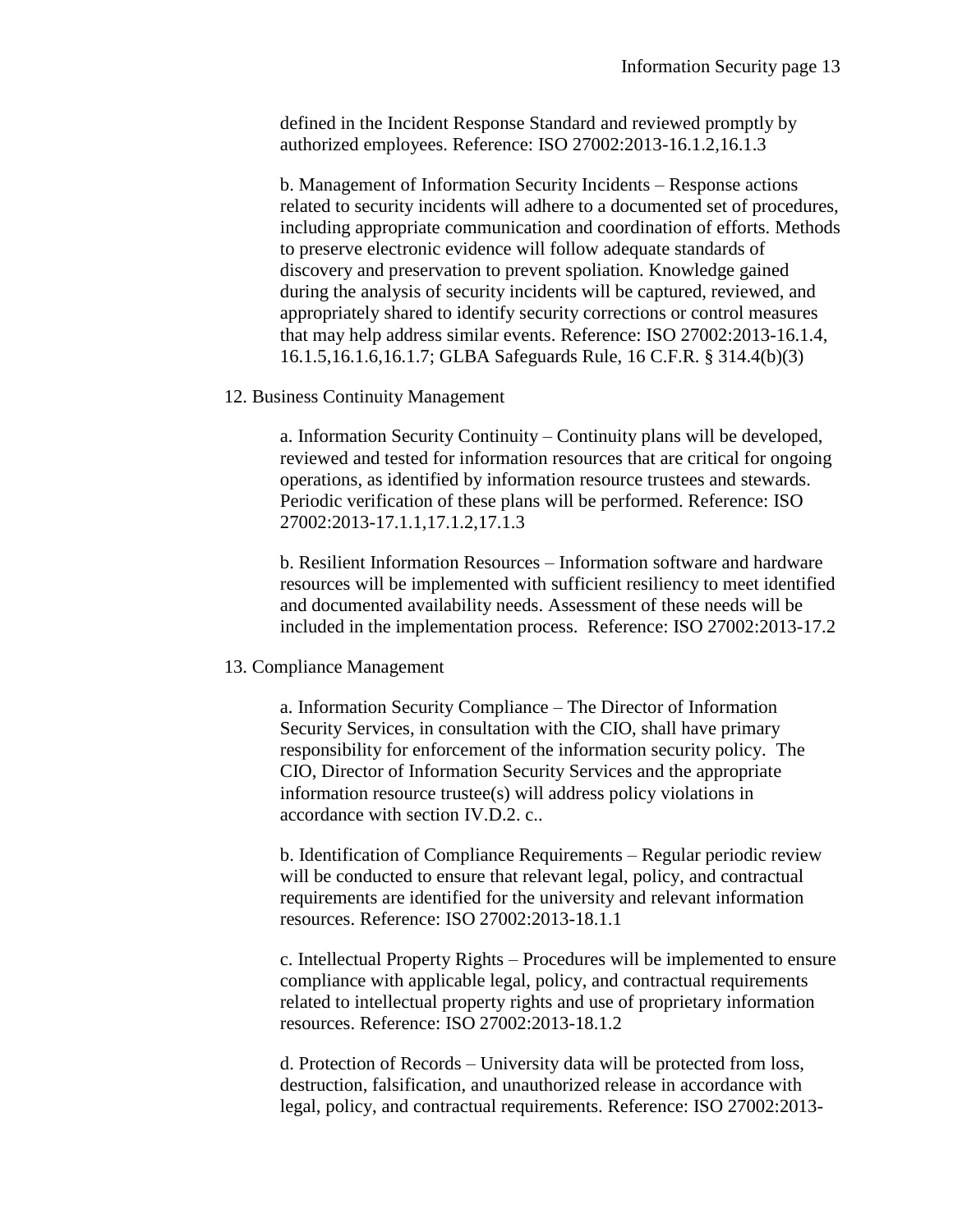18.1.3

e. Privacy and Protection of Personally Identifiable Information (PII) – The privacy and protection of personally identifiable information will be ensured as required in relevant legal and policy frameworks. Reference: ISO 27002:2013-18.1.4

## 14. Information Security Review

a. Independent Review of Information Security – A qualified independent third party will periodically perform assessment of the university's identification and management of information security objectives. Reference: ISO 27002:2013-18.2.1

b. Compliance with Security Policies and Standards – Periodic assessments will be conducted to review the adherence of university units and employees to applicable information security policies and standards. Reference: ISO 27002:2013-18.2.2

c. Technical Compliance Evaluations – Periodic technical evaluations, including both automated and manual security assessments such as vulnerability and confidential information scanning, will be performed to ensure that technical controls and security measures adhere to applicable information security policies and standards. Vulnerable systems shall be promptly remediated or managed by approved compensating controls. Reference: ISO 27002:2013-18.2.3

# **V. Related Regulatory and Policy References**

- A. Family Educational Rights and Privacy Act of 1974 (FERPA). <https://www2.ed.gov/policy/gen/guid/fpco/ferpa/index.html>
- B. Gramm-Leach-Bliley Act of 1999 (GLBA). [https://library.educause.edu/topics/policy](https://library.educause.edu/topics/policy-and-law/gramm-leach-bliley-act-glb-act)[and-law/gramm-leach-bliley-act-glb-act](https://library.educause.edu/topics/policy-and-law/gramm-leach-bliley-act-glb-act)
- C. Health Insurance Portability and Accountability Act of 1996 (HIPAA). <https://www.hhs.gov/hipaa/index.html>
- D. North Carolina General Statutes § 116-40.22. <https://www2.ncleg.net/Laws/GeneralStatutes>
- E. N.C. A&T Information Technology Polices. <https://www.ncat.edu/legal/policies/index.html>
- F. University of North Carolina System Policy, Information Technology Chapter, Information Technology Governance 1400.1, <http://www.northcarolina.edu/apps/policy/index.php>